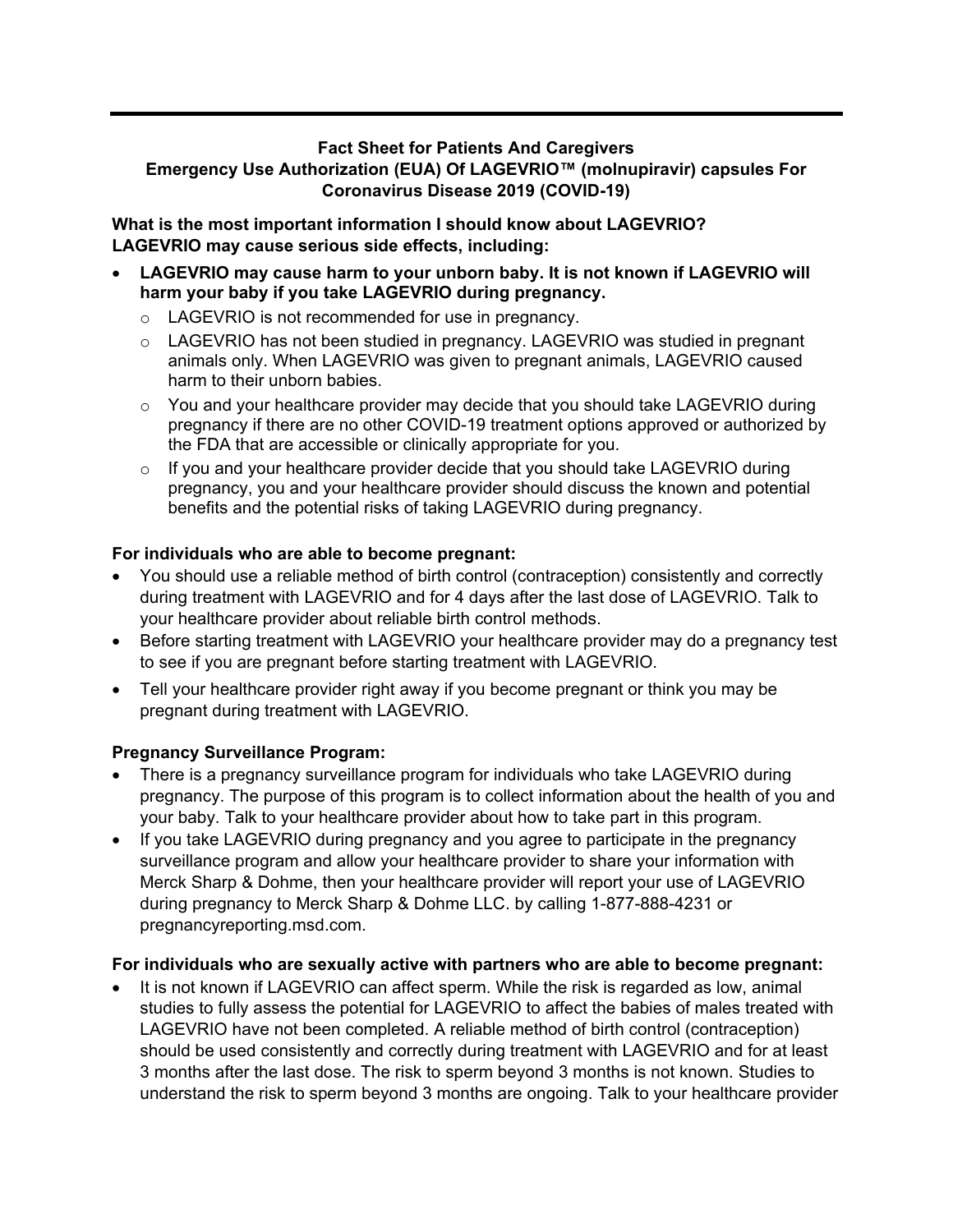about reliable birth control methods. Talk to your healthcare provider if you have questions or concerns about how LAGEVRIO may affect sperm.

You are being given this fact sheet because your healthcare provider believes it is necessary to provide you with LAGEVRIO for the treatment of adults with mild-to-moderate coronavirus disease 2019 (COVID-19) with positive results of direct SARS-CoV-2 viral testing, and who are at high risk for progression to severe COVID-19 including hospitalization or death, and for whom other COVID-19 treatment options approved or authorized by the FDA are not accessible or clinically appropriate.

The U.S. Food and Drug Administration (FDA) has issued an Emergency Use Authorization (EUA) to make LAGEVRIO available during the COVID-19 pandemic (for more details about an EUA please see **"What is an Emergency Use Authorization?"** at the end of this document). LAGEVRIO is not an FDA-approved medicine in the United States. Read this Fact Sheet for information about LAGEVRIO. Talk to your healthcare provider about your options if you have any questions. It is your choice to take LAGEVRIO.

## **What is COVID-19?**

COVID-19 is caused by a virus called a coronavirus. You can get COVID-19 through close contact with another person who has the virus.

COVID-19 illnesses have ranged from very mild-to-severe, including illness resulting in death. While information so far suggests that most COVID-19 illness is mild, serious illness can happen and may cause some of your other medical conditions to become worse. Older people and people of all ages with severe, long lasting (chronic) medical conditions like heart disease, lung disease and diabetes, for example seem to be at higher risk of being hospitalized for COVID-19.

# **What is LAGEVRIO?**

LAGEVRIO is an investigational medicine used to treat mild-to-moderate COVID-19 in adults:

- with positive results of direct SARS-CoV-2 viral testing, and
- who are at high risk for progression to severe COVID-19 including hospitalization or death, and for whom other COVID-19 treatment options approved or authorized by the FDA are not accessible or clinically appropriate.

The FDA has authorized the emergency use of LAGEVRIO for the treatment of mild-tomoderate COVID-19 in adults under an EUA. For more information on EUA, see the **"What is an Emergency Use Authorization (EUA)?"** section at the end of this Fact Sheet.

LAGEVRIO is not authorized:

- for use in people less than 18 years of age.
- for prevention of COVID-19.
- for people needing hospitalization for COVID-19.
- for use for longer than 5 consecutive days.

# **What should I tell my healthcare provider before I take LAGEVRIO?**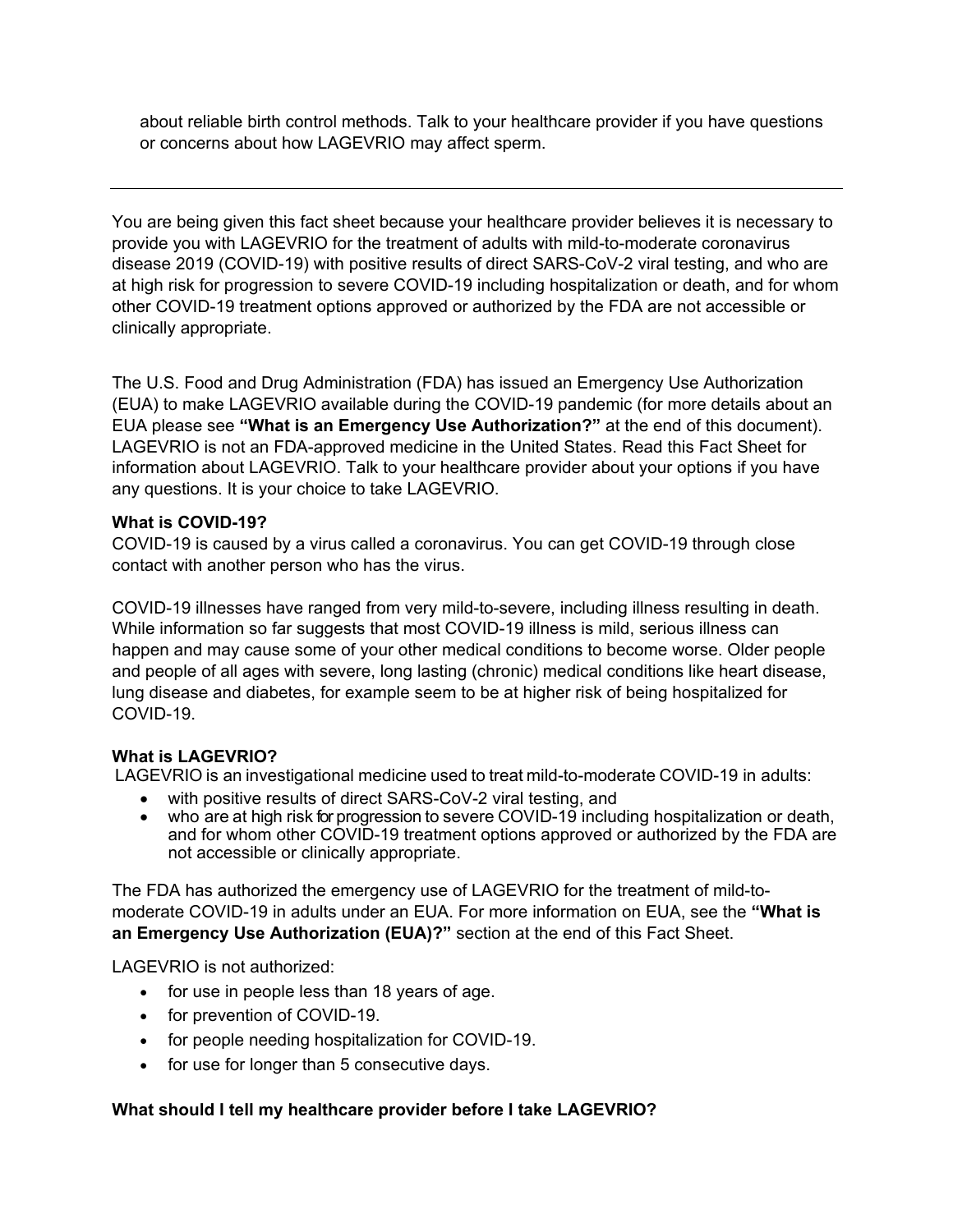# **Tell your healthcare provider if you:**

- Have any allergies
- Are breastfeeding or plan to breastfeed
- Have any serious illnesses
- Are taking any medicines (prescription, over-the-counter, vitamins, or herbal products).

#### **How do I take LAGEVRIO?**

- Take LAGEVRIO exactly as your healthcare provider tells you to take it.
- Take 4 capsules of LAGEVRIO every 12 hours (for example, at 8 am and at 8 pm)
- **Take LAGEVRIO for 5 days**. It is important that you complete the full 5 days of treatment with LAGEVRIO. Do not stop taking LAGEVRIO before you complete the full 5 days of treatment, even if you feel better.
- Take LAGEVRIO with or without food.
- You should stay in isolation for as long as your healthcare provider tells you to. Talk to your healthcare provider if you are not sure about how to properly isolate while you have COVID-19.
- Swallow LAGEVRIO capsules whole. Do not open, break, or crush the capsules. If you cannot swallow capsules whole, tell your healthcare provider.
- **What to do if you miss a dose:**
	- o If it has been **less than 10 hours** since the missed dose, take it as soon as you remember
	- o If it has been **more than 10 hours** since the missed dose, skip the missed dose and take your dose at the next scheduled time.
- Do not double the dose of LAGEVRIO to make up for a missed dose.

#### **What are the important possible side effects of LAGEVRIO?**

- See, **"What is the most important information I should know about LAGEVRIO?"**
- **Allergic Reactions.** Allergic reactions can happen in people taking LAGEVRIO, even after only 1 dose. Stop taking LAGEVRIO and call your healthcare provider right away if you get any of the following symptoms of an allergic reaction:
	- o hives
	- o rapid heartbeat
	- o trouble swallowing or breathing
	- o swelling of the mouth, lips, or face
	- o throat tightness
	- o hoarseness
	- o skin rash

#### **The most common side effects of LAGEVRIO are:**

- diarrhea
- nausea
- dizziness

These are not all the possible side effects of LAGEVRIO. Not many people have taken LAGEVRIO. Serious and unexpected side effects may happen. This medicine is still being studied, so it is possible that all of the risks are not known at this time.

#### **What other treatment choices are there?**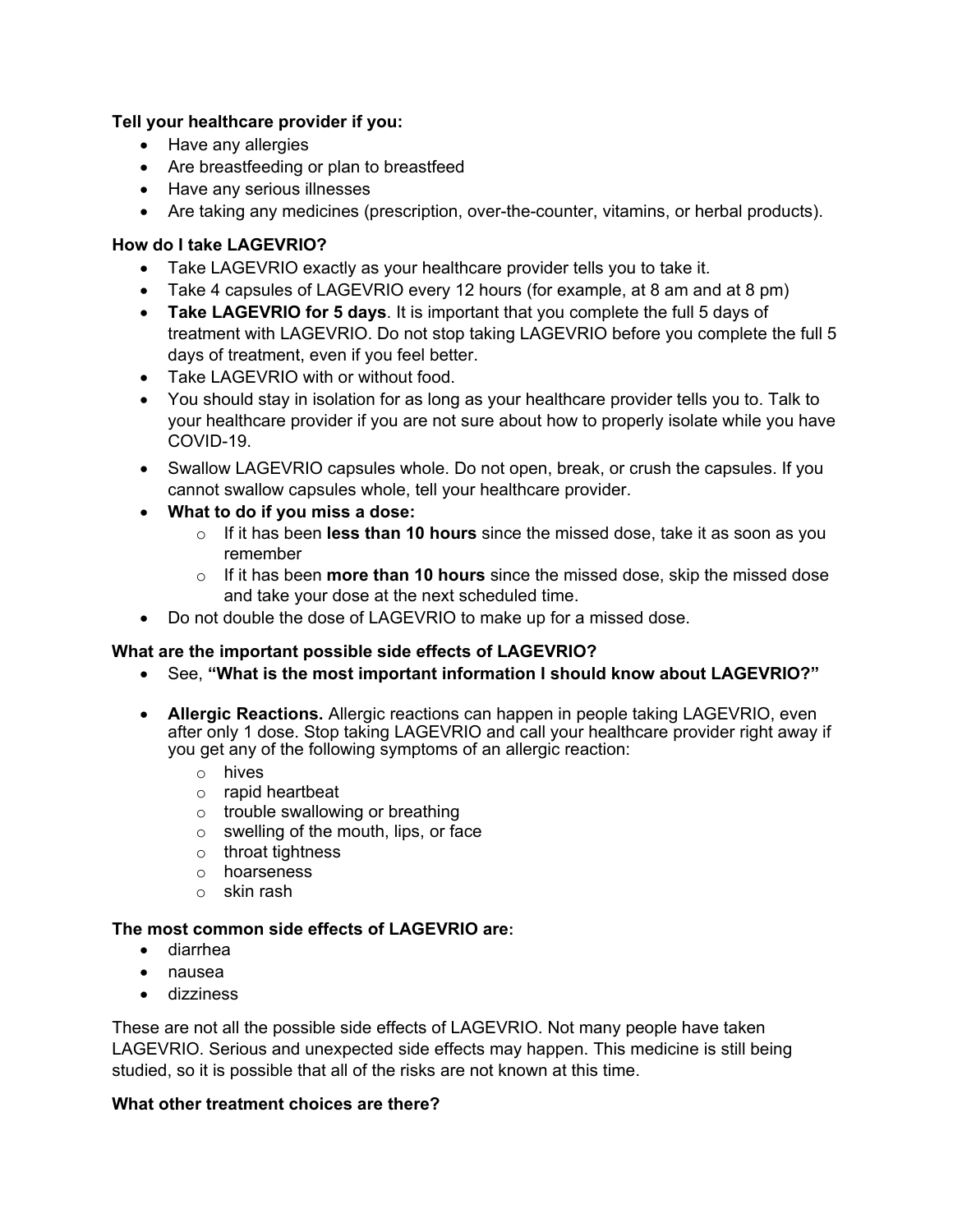Veklury (remdesivir) is FDA-approved as an intravenous (IV) infusion for the treatment of mildto-moderate COVID-19 in certain adults and children. Talk with your doctor to see if Veklury is appropriate for you.

Like LAGEVRIO, FDA may also allow for the emergency use of other medicines to treat people with COVID-19. Go to https://www.fda.gov/emergency-preparedness-and-response/mcm-legalregulatory-and-policy-framework/emergency-use-authorization for more information.

It is your choice to be treated or not to be treated with LAGEVRIO. Should you decide not to take it, it will not change your standard medical care.

## **What if I am breastfeeding?**

Breastfeeding is not recommended during treatment with LAGEVRIO and for 4 days after the last dose of LAGEVRIO. If you are breastfeeding or plan to breastfeed, talk to your healthcare provider about your options and specific situation before taking LAGEVRIO.

## **How do I report side effects with LAGEVRIO?**

Contact your healthcare provider if you have any side effects that bother you or do not go away.

Report side effects to **FDA MedWatch** at [www.fda.gov/medwatch](http://www.fda.gov/medwatch) or call 1-800-FDA-1088 (1- 800-332-1088).

## **How should I store LAGEVRIO?**

- Store LAGEVRIO capsules at room temperature between 68°F to 77°F (20°C to 25°C).
- **Keep LAGEVRIO and all medicines out of the reach of children and pets.**

## **How can I learn more about COVID-19?**

- Ask your healthcare provider.
- Visit www.cdc.gov/COVID19
- Contact your local or state public health department.
- Call Merck Sharp & Dohme at 1-800-672-6372 (toll free in the U.S.)
- Visit [www.molnupiravir.com](http://www.molnupiravir.com/)

# **What Is an Emergency Use Authorization (EUA)?**

The United States FDA has made LAGEVRIO available under an emergency access mechanism called an Emergency Use Authorization (EUA) The EUA is supported by a Secretary of Health and Human Service (HHS) declaration that circumstances exist to justify emergency use of drugs and biological products during the COVID-19 pandemic. LAGEVRIO for the treatment of mild-to-moderate COVID-19 in adults with positive results of direct SARS-CoV-2 viral testing, who are at high risk for progression to severe COVID-19, including hospitalization or death, and for whom alternative COVID-19 treatment options approved or authorized by FDA are not accessible or clinically appropriate, has not undergone the same type of review as an FDA-approved product. In issuing an EUA under the COVID-19 public health emergency, the FDA has determined, among other things, that based on the total amount of scientific evidence available including data from adequate and well-controlled clinical trials, if available, it is reasonable to believe that the product may be effective for diagnosing, treating, or preventing COVID-19, or a serious or life-threatening disease or condition caused by COVID-19; that the known and potential benefits of the product, when used to diagnose, treat, or prevent such disease or condition, outweigh the known and potential risks of such product; and that there are no adequate, approved, and available alternatives.